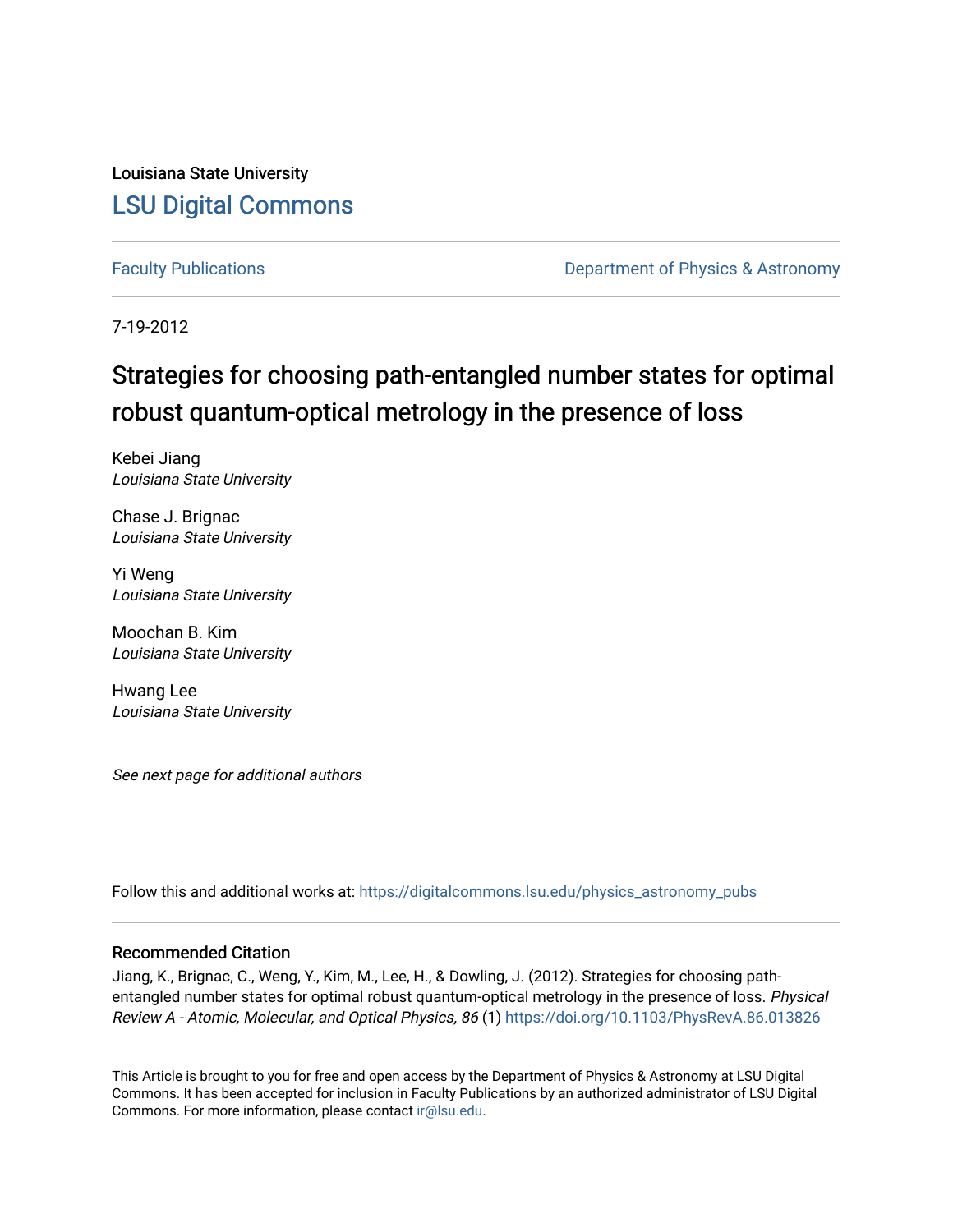# Authors

Kebei Jiang, Chase J. Brignac, Yi Weng, Moochan B. Kim, Hwang Lee, and Jonathan P. Dowling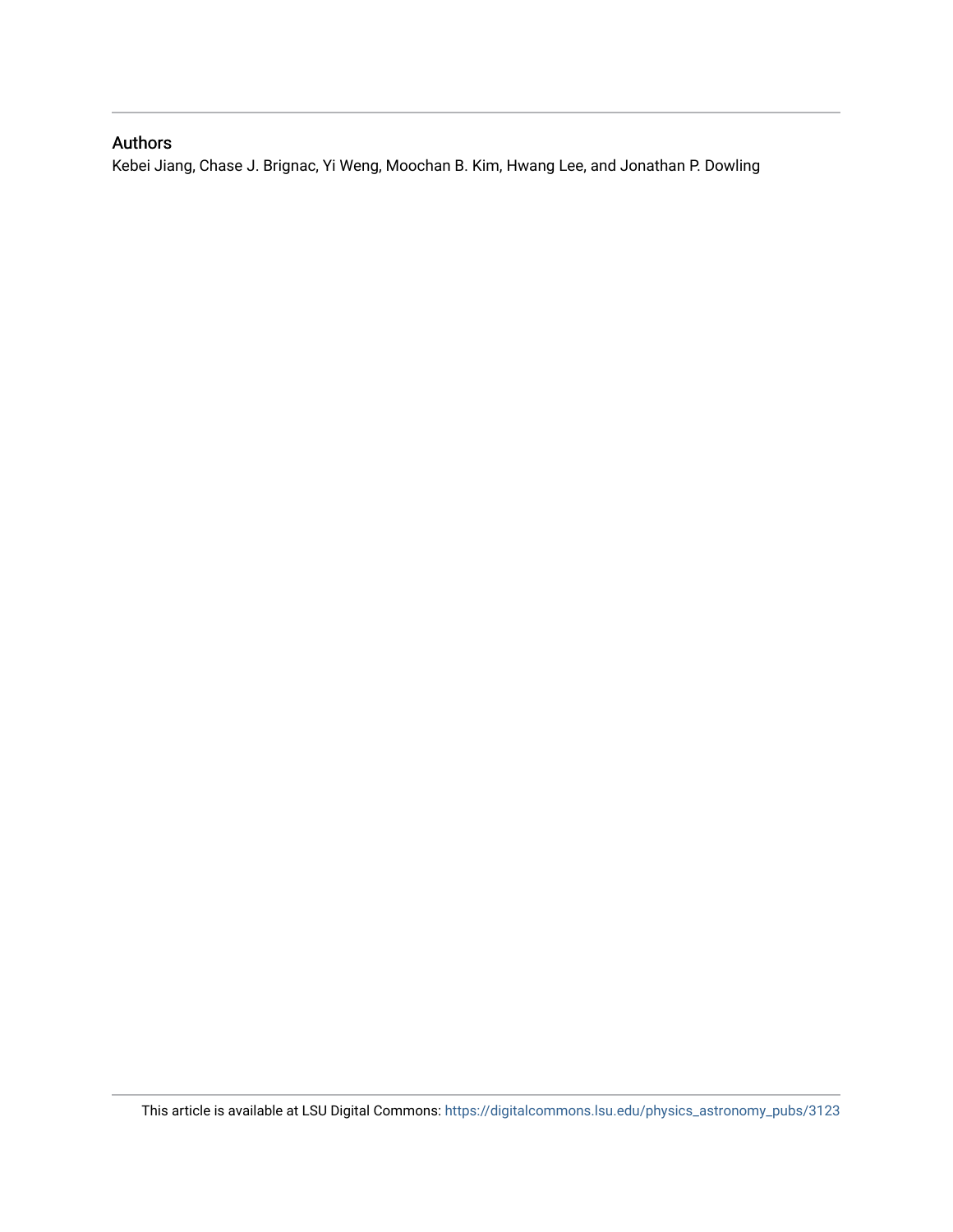## Strategies for choosing path-entangled number states for optimal robust quantum optical metrology in the presence of loss

Kebei Jiang,[∗](#page-2-0) Chase J. Brignac, Yi Weng, Moochan B. Kim, Hwang Lee, and Jonathan P. Dowling

Hearne Institute for Theoretical Physics and Department of Physics and Astronomy

Louisiana State University, Baton Rouge, LA 70803

(Dated: September 21, 2018)

To acquire the best path-entangled photon Fock states for robust quantum optical metrology with parity detection, we calculate phase information from a lossy interferometer by using twin entangled Fock states. We show that (a) when loss is less than 50% twin entangled Fock states with large photon number difference give higher visibility while when loss is higher than 50% the ones with less photon number difference give higher visibility; (b) twin entangled Fock states with large photon number difference give sub-shot-noise limit sensitivity for phase detection in a lossy environment. This result provides a reference on what particular path-entangled Fock states are useful for real world metrology applications.

PACS numbers: 42.50.Dv, 03.65.Ud, 42.50.Lc

#### I. INTRODUCTION

The application of quantum states of light has long been proposed to achieve greater precision, resolution, and sensitivity than what is possible classically [\[1,](#page-7-0) [2\]](#page-7-1). A maximally path-entangled state is a superposition of all photons in one path with none in the other, and vice versa. These states are known as N00N states and were introduced to achieve high resolution and high sensitivity in metrology and imaging [\[3,](#page-7-2) [4\]](#page-7-3). They are defined as  $|N:: 0\rangle_{a,b} = 1/\sqrt{2}(|N, 0\rangle_{a,b} + |0, N\rangle_{a,b})$ , where a and b indicate the two paths of a two-mode interferometer. However, N00N states tend to decohere easily when photons are lost from the system. This makes N00N states unusable in real life, where loss is almost always present  $[5–7]$  $[5–7]$ . In 2008, Huver *et al.* proposed a class of generalized Fock states where decoy photons are introduced to the N00N state in both arms of a two-mode interferometer  $[8]$ . These are called  $mm'$  states and they are denoted  $|m::m'\rangle_{a,b} = 1/\sqrt{2}(|m,m'\rangle_{a,b} + |m',m\rangle_{a,b})$ . It was discovered that  $mm'$  states have better metrological performance over N00N states in the presence of photon loss. In this paper, we locate the best performing m and  $m'$  under certain fixed loss, where the photon number difference  $(\Delta m = m - m')$  between the two arms in the initial state is fixed.

In addition to state preparation, achieving superresolution (beating the Rayleigh limit [\[9,](#page-7-7) [10\]](#page-7-8)) and supersensitivity (beating the shot-noise limit [\[11\]](#page-7-9)) requires detection schemes with particular properties. In this paper we choose parity detection, which reaches Heisenberglimited sensitivity when combined with lossless N00N states [\[12](#page-7-10)[–14\]](#page-7-11). The parity operator can be expressed as  $\hat{\Pi} = \exp(i\pi \hat{n})$  in the number basis or  $\hat{\Pi} = \exp(i\pi (\hat{J}_0 (\hat{J}_z)$  in Schwinger notation [\[15](#page-7-12)[–17\]](#page-7-13), which will later be discussed in more detail. The parity operator is assigned



<span id="page-2-1"></span>FIG. 1. A lossy interferometer model which can be used to measure the accumulated phase on path b. The phase shift operator is given by  $\hat{U} = \exp(i\phi \hat{b}^{\dagger} \hat{b}).$ 

a parity of  $+1$  if the measured number of photon is even and a parity of  $-1$  if odd. In this paper we use the parity operator transformed through a beam splitter. Readers who are interested in more details about the parity operator and its application in quantum optical metrology may refer to Ref. [\[14\]](#page-7-11).

In this paper we calculate both the visibility and sensitivity of the phase signal from the interferometer. On one hand, the signal from parity detection can be negative therefore the ordinary definition of visibility is not applicable. We define a "relative visibility" in Section V to solve this problem. On the other hand, sensitivity is defined by the linear error propagation method as [\[18\]](#page-7-14)

<span id="page-2-2"></span>
$$
\delta \phi = \frac{\Delta \hat{\Pi}}{|\partial \langle \hat{\Pi} \rangle / \partial \phi|},\tag{1}
$$

and  $\Delta \hat{\Pi} = \sqrt{\langle \hat{\Pi}^2 \rangle - \langle \hat{\Pi} \rangle^2}$ . A promising goal of this work is to provide a strategy for choosing the path-entangled number state that optimizes either visibility or sensitivity for a given loss.

<span id="page-2-0"></span><sup>∗</sup> [kjiang2@tigers.lsu.edu](mailto:kjiang2@tigers.lsu.edu)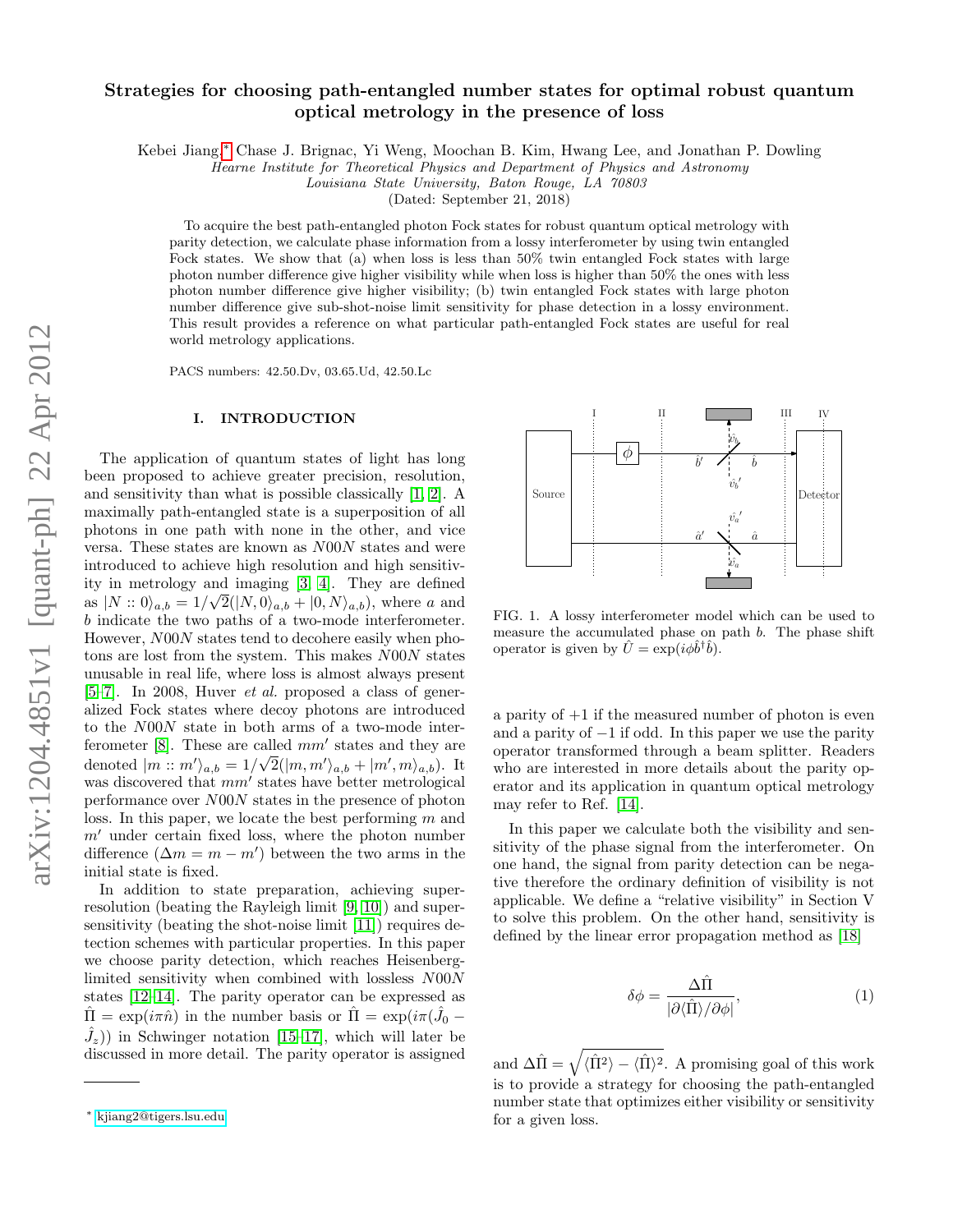#### II. DENSITY MATRIX

We start with the classical Mach-Zehnder interferometer as shown in Fig. [1,](#page-2-1) where the source and the detector are represented by their respective boxes. Similar to the approach in Ref. [\[5,](#page-7-4) [19,](#page-7-15) [20\]](#page-7-16), the loss in the interferometer is modeled by adding fictitious beam splitters. Notice that it will not change the density matrix if the beam splitter is placed before the phase shifter. This can be easily demonstrated by removing phase dependence from Eq. [\(5\)](#page-3-0) (see below) and applying  $\hat{U} = \exp(i\phi \hat{b}^{\dagger} \hat{b})$  on it afterwards.

The wave function for the  $mm'$  input state at stage I is

$$
|m::m'\rangle_{a',b'} = \frac{1}{\sqrt{2}}(|m,m'\rangle_{a',b'} + |m',m\rangle_{a',b'}).
$$
 (2)

Without loss of generality, we assume  $\Delta m = m - m'$ is positive (a  $mm'$  state reduces to a  $N00N$  state when  $m = N$  and  $m' = 0$ ).

Then the phase shifter introduces a phase shift  $\phi$  on arm  $b$  so that the state at stage II becomes (see Fig. [1\)](#page-2-1)

$$
|\Psi\rangle_{II} = \frac{1}{\sqrt{2}} \left( e^{im'\phi} |m, m'\rangle_{a', b'} + e^{im\phi} |m', m\rangle_{a', b'} \right) \quad (3)
$$

$$
= \alpha |m, m'\rangle_{a', b'} + \beta |m', m\rangle_{a', b'},
$$

where  $\alpha = e^{im' \phi}/\sqrt{2}$  and  $\beta = e^{im \phi}/\sqrt{2}$ . We can see that because of the different number of photons being phaseshifted on arm b, the two paths accumulated different phase shifts and thus provide the possibility of interference upon detection.

The mode transformation by the beam splitter is given by Ref. [\[21\]](#page-7-17)

$$
\hat{a} = t_a^* \hat{a}' + r_a^* \hat{v}_a', \n\hat{b} = t_b^* \hat{b}' + r_b^* \hat{v}_b',
$$
\n(4)

where  $t_i = \sqrt{T_i} \exp(i\varphi_i)$  and  $r_i = \sqrt{R_i} \exp(i\psi_i)$   $(i = a, b)$ are the complex transmission and reflectance coefficients for modes a and b, where  $T_i + R_i = 1$ .

By tracing out the vacuum modes on both paths, we have a density matrix  $\rho_{ab}$  that corresponds to the output field as

$$
\rho_{ab} = \text{Tr}_{v_a, v_b} [|\Psi\rangle_{\text{III III}} \langle \Psi|]
$$
  
\n
$$
= \sum_{k=0}^{m} \sum_{k'=0}^{m'} (|\alpha|^2 d_1 |k, k'\rangle_{a,b} a_{,b} \langle k, k'|
$$
  
\n
$$
+ |\beta|^2 d_2 |k', k\rangle_{a,b} a_{,b} \langle k', k|
$$
  
\n
$$
+ \sum_{k=0}^{m'} \sum_{k'=0}^{m'} (\alpha \beta^* d_3 | \Delta m + k, k'\rangle_{a,b} a_{,b} \langle k, \Delta m + k'|
$$
  
\n
$$
+ \alpha^* \beta d_4 |k', \Delta m + k\rangle_{a,b} a_{,b} \langle \Delta m + k', k|), \qquad (5)
$$

where coefficients  $d_i(i = 1, 2, 3, 4)$  are defined as

$$
d_1(k, k') = \frac{1}{2} {m \choose k} {m' \choose k'} |T_a|^k |R_a|^{m-k} |T_b|^{k'} |R_b|^{m'-k'},
$$
  
\n
$$
d_2(k, k') = \frac{1}{2} {m \choose k} {m' \choose k'} |T_a|^k |R_a|^{m'-k'} |T_b|^k |R_b|^{m-k},
$$
  
\n
$$
d_3(k, k') = \frac{1}{2} {m \choose \Delta m + k}^{\frac{1}{2}} {m \choose \Delta m + k'}^{\frac{1}{2}} {m' \choose k}^{\frac{1}{2}} {m' \choose k'}^{\frac{1}{2}},
$$
  
\n
$$
\times T_a^{\frac{1}{2}(\Delta m + 2k)} R_a^{m'-k} T_b^{\frac{1}{2}(\Delta m + 2k')} R_b^{m'-k'}
$$
  
\n
$$
d_4(k, k') = \frac{1}{2} {m \choose \Delta m + k}^{\frac{1}{2}} {m \choose \Delta m + k'}^{\frac{1}{2}} {m' \choose k}^{\frac{1}{2}} {m' \choose k'}^{\frac{1}{2}}
$$
  
\n
$$
\times T_a^{\frac{1}{2}(\Delta m + 2k')} R_a^{m'-k'} T_b^{\frac{1}{2}(\Delta m + 2k)} R_b^{m'-k}.
$$
 (6)

An equivalent way to describe the loss process is by using the Kraus operators and one may refer to Ref. [\[22–](#page-7-18)[24\]](#page-7-19) and references therein.

#### III. PARITY OPERATOR

The calculation of this section is done in Schwinger notation, so we wish to discuss this representation briefly. Typical four-port two-mode interferometers can be described using Schwinger notation isomorphic to angu-lar momentum [\[15\]](#page-7-12). The operators are:  $\hat{J}_x = (\hat{a}^\dagger \hat{b} +$  ${}^{\hat{b}^{\dagger}\hat{a})/2,\hat{J}_{y}}= (\hat{a}^{\dagger}\hat{b}-\hat{b}^{\dagger}\hat{a})/(2i),\hat{J}_{z}= (\hat{a}^{\dagger}\hat{a}-\hat{b}^{\dagger}\hat{b})/2,\hat{J}_{0}=0$  $(\hat{a}^\dagger \hat{a} + \hat{b}^\dagger \hat{b})/2$  and  $\hat{J}^2 = \hat{J}_x^2 + \hat{J}_y^2 + \hat{J}_z^2$ , which obey  $[\hat{J}_i, \hat{J}_j] = i\varepsilon_{ijk}\hat{J}_k$  and  $[\hat{J}_0, \hat{J}_i] = 0$   $(i = x, y, z)$ . Therefore the common eigenstate of  $\hat{J}_0$  and  $\hat{J}_z$  is the two-mode Fock state

$$
|j,\mu\rangle_z = |j+\mu,j-\mu\rangle_{a,b} \tag{7}
$$

with eigenvalues  $j = \langle \hat{J}_0 \rangle$  and  $\mu = \langle \hat{J}_z \rangle$ . One uses  $\hat{J}^2$ in quantum mechanical angular momentum treatment where  $\hat{J}_0$  is not well defined [\[25\]](#page-7-20). However,  $\hat{J}_0$  is useful in quantum optics because it is directly related to the total number of photons in the system.

In this paper we start with  $\hat{\Pi} = (-1)^{\hat{J}_0 - \hat{J}_z}$  at stage IV and transform it back to stage III as  $\hat{Q}$ . The generator for the beam splitter transformation is  $\hat{J}_x$ , and we have

$$
\hat{Q} = \exp(-i\frac{\pi}{2}\hat{J}_x)\hat{\Pi}\exp(i\frac{\pi}{2}\hat{J}_x)
$$

$$
= \exp(i\pi\hat{J}_0)\exp(i\pi\hat{J}_y).
$$
(8)

Following Ref. [\[17\]](#page-7-13), the parity operator inside the interferometer in number basis becomes

$$
\hat{Q} = \sum_{n=0}^{N} i^{n} \sum_{k=0}^{n} (-1)^{k} |k, n - k\rangle\langle n - k, k|,
$$
 (9)

<span id="page-3-0"></span>where the first summation is over all possible photon loss, and N is the total number of photons without loss. It is easy to check that  $\hat{Q}^2 = 1$ .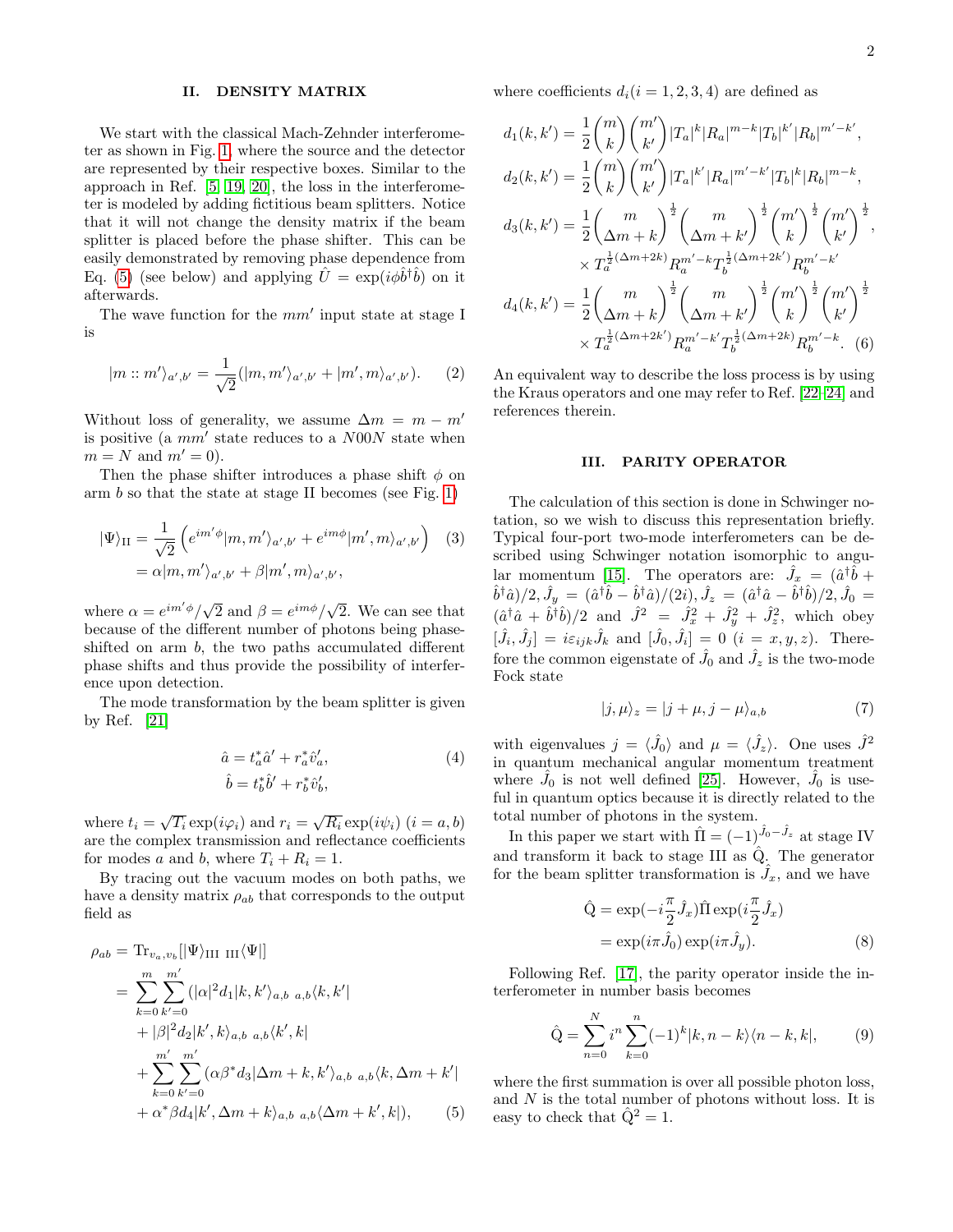#### IV. APPLICATION OF PARITY DETECTION WITH LOSS AND  $mm'$  STATES

With both the density matrix and the parity operator obtained at stage III, it is straightforward to calculate the expectation value of the parity operator for an  $mm'$ state as

$$
\langle \hat{Q} \rangle = \text{Tr}(\hat{Q}\hat{\rho})
$$
  
=  $K_1 + K_2 \cos \Delta m \phi$ , (10)

where  $K_1$  and  $K_2$  are defined as

$$
K_1 = \sum_{k=0}^{m'} (d_1(k, k) + d_2(k, k))
$$
  
=  $\left(R_a^{m'} R_b^m + R_a^m R_b^{m'}\right)$   
 $\times {}_2F_1(-m, -m'; 1; \frac{T_a T_b}{R_a R_b}),$  (11)

$$
K_2 = \sum_{k=0}^{m'} (d_3(k, k) + d_4(k, k))
$$
  
=  $R_a^{m'} R_b^{m'} T_a \frac{\Delta_m}{2} T_b \frac{\Delta_m}{2} {m \choose \Delta_m}$   
×  ${}_2F_1(-m', -m'; 1 + \Delta_m; \frac{T_a T_b}{R_a R_b}).$  (12)

Here  ${}_2F_1(a, b; c; z) = \sum_{n=0}^{\infty}$  $n=0$  $(a)_n(b)_n$  $(c)_n$  $z^n$  $\frac{\infty}{n!}$  is the ordinary hy-

pergeometric function [\[26\]](#page-7-21). The Pochhammer symbol within are defined to be

$$
(x)_n = \begin{cases} 1, & \text{if } n = 0; \\ x(x+1)\dots(x+n-1), & \text{if } n > 0, \end{cases}
$$

which truncates the infinite summation in the hypergeometric function at  $n = m'$ . Note Eq. [\(10\)](#page-4-0) and [\(12\)](#page-4-1) reduce to the N00N state result if  $m = N$  and  $m' = 0$ .

For later calculations and analysis in this paper we use loss rate  $L_i \equiv 1 - T_i$   $(i = a, b)$  instead of the transmission rate  $T_i$  following traditional notation in metrology.

#### V. VISIBILITY

We use the parity operator for detection and its expectation value can be negative in certain regions of parameter space. To quantify the degree of measured phase information we need a proper definition of visibility. From Eq. [\(12\)](#page-4-1) we can see that  $K_1$  decreases and  $K_2$  increases as the loss rate decreases. Hence,  $K_1$  and  $K_2$  have a range from 0 to 1 and so it is reasonable to define the measured signal as

$$
S = \frac{K_2}{K_1 + K_2} \tag{13}
$$

<span id="page-4-0"></span>

<span id="page-4-2"></span>FIG. 2. (Color online) From left to right, top to bottom. Visibility for  $mm'$  states with  $\Delta m = 1$  ( $|1::0\rangle$  and  $|3::2\rangle$ ) and mm' states with  $\Delta m = 4$  (|4 :: 0) and  $|6$  :: 2), as a function of loss in both arms of two-mode interferometer,  $L_a$ and  $L_b$ , respectively. Contour lines represent the value of the visibility.

<span id="page-4-1"></span>which is always positive. We can then define a visibility related to the highest phase information degree (i.e. strongest signal) as

<span id="page-4-3"></span>
$$
V(L_a, L_b) = \frac{S(L_a, L_b)}{S(0, 0)}
$$
(14)

where  $S(0,0)$  represents the signal without loss. It is easy to see this relative visibility has a value ranging from 0 to 1.

#### A. Visibility for general cases

In Fig. [2,](#page-4-2) we plot visibility as a function of loss rate. We see that, for  $mm'$  states with a large total number of photons, the visibility changes rapidly at high or low loss but slowly at mild loss.

To clearly see the effect of photon number on visibility, we assume  $L_a = L_b = L$  and plot visibility as a function of  $L$  for different states in Fig. [3.](#page-5-0) We observe  $mm'$  states exhibit a lower visibility than corresponding N00N states for loss rates lower than 50%, and exhibit higher visibility for loss greater than 50%. Each row has a fixed photon number difference and the total number of photons increases from left to right. We can see that with increasing total number of photons, the distance between the  $mm'$  state and the  $N00N$  state curves increases. Each column has fixed  $m'$  and the photon number difference increases from top to bottom. We can see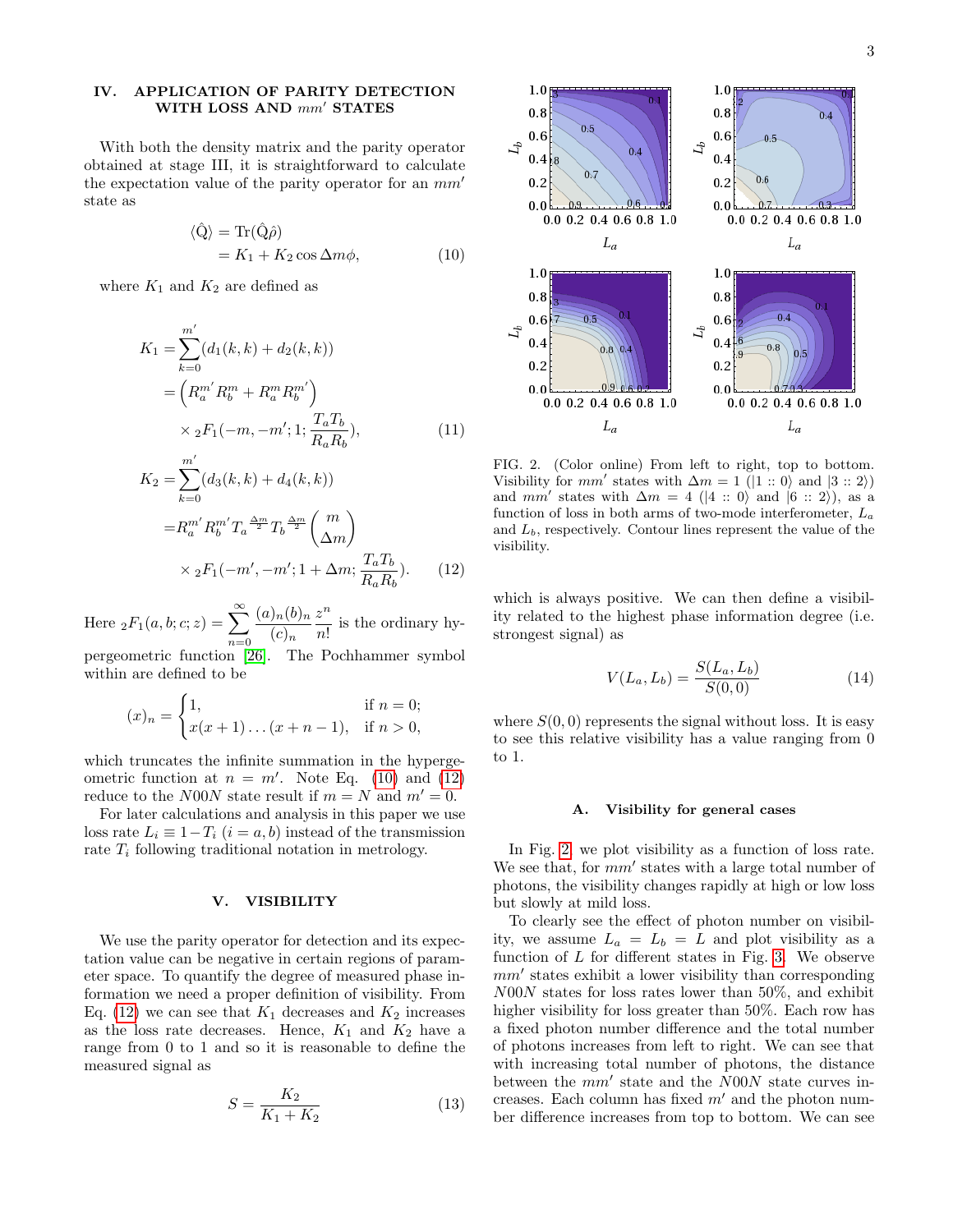

<span id="page-5-0"></span>FIG. 3. (Color online) Visibility for  $mm'$  states as a function of loss  $L$  in both arms of the two-mode interferometer. Each row has a fixed photon number difference and the total number of photons increases from left to right; each column has a fixed  $m'$  and photon number difference increases from top to bottom. The red dashed lines represent the corresponding N00N states with  $N = \Delta m$ .

that as the photon number difference increases, the distance between the  $mm'$  state and the  $N00N$  state curves decreases.

Therefore, to obtain the best visibility, under photon loss less than 50%, N00N states should be used with as many photons as possible, i.e. the bottom right corner of the figure; for loss greater than  $50\%, \, mm'$  states should be used with as many photons as possible while keeping photon number difference to a minimum, i.e. the upper right corner of the figure.

Mathematically, the above results can be explained by expanding the visibility of any  $mm'$  state around  $L = \frac{1}{2}$ as

$$
V|_{L\approx \frac{1}{2}} = \frac{1}{2} + \frac{\Delta m^2}{m+m'}(L - \frac{1}{2}) + O[(L - \frac{1}{2})^2].
$$
 (15)

Note that any  $N00N$  state is just the corresponding  $mm'$ state with  $m' = 0$ , therefore it gives the steepest slope around  $L = 1/2$  in every case. Physically speaking, this result is different from Ref. [\[8\]](#page-7-6), where N00N states always have lower visibility than  $mm'$  states under any loss. The reason for this discrepancy is that all off-diagonal terms of the density matrix are included in Ref. [\[8\]](#page-7-6) while here the parity operator collects only part of the offdiagonal terms, making the amplitude of the resultant signal smaller.

#### B. Visibility for extreme cases

For situations with almost no loss, i.e. the loss rate  $L \rightarrow 0$ , the visibility function Eq.[\(14\)](#page-4-3) can be expanded as

$$
V|_{L\approx 0} = \binom{m}{\Delta m} L^{\Delta m} + O[L^{\Delta m + 1}],\tag{16}
$$

which explains the behaviors of visibility curves around  $L = 0$  for different  $\Delta m$  in Fig. [3.](#page-5-0) Similarly, visibility for very lossy situations can be easily expanded as

$$
V|_{L\approx 1} = 1 - {m \choose \Delta m} (1 - L)^{\Delta m} + O[(1 - L)^{\Delta m + 1}] \tag{17}
$$

because of the symmetry of the system. Another example for symmetry is that for 50% loss the visibilities are calculated to be exactly one half for all  $m$  and  $m'$  value, which is the consequence of Eq.[\(15\)](#page-5-1).

#### VI. SENSITIVITY

Another important quantity in quantum optical metrology is the precision, or sensitivity, of the phase measurement. The Heisenberg limit for any  $mm'$  state under loss rate  $L_a$  and  $L_b$  should be  $1/\tilde{N}$  while the corresponding shot-noise limit is  $1/\sqrt{\tilde{N}}$  where  $\tilde{N} =$  $(m + m')(1 - L_a/2 - L_b/2)$  is the effective number of transmitted photons. Therefore one usually compares the performance of different states with the same total number of photons. However, in order to keep the same resolving power we fix the photon number difference  $\Delta m$ between two arms of the two-mode interferometer in this section.

#### A. Sensitivity for general loss

<span id="page-5-1"></span>Sensitivity calculated from Eq.  $(1)$ ,  $(10)$  and  $(12)$  can be expand as

$$
\delta\phi = \begin{cases}\n\frac{1}{\Delta m} + \frac{(m+m')}{\Delta m} \csc(\Delta m\phi)L + O[L^2],\\
\text{if } \Delta m \text{ is even};\\
\frac{1}{\Delta m} + \frac{(m+m')}{\Delta m} \sec(\Delta m\phi)L + O[L^2],\\
\text{if } \Delta m \text{ is odd}.\n\end{cases}
$$
\n(18)

It is then trivial to show that at the limit of  $L \to 0$ ,  $mm'$  states and corresponding  $N00N$  states approach minimal phase sensitivity  $\delta \phi_{min} = 1/\Delta m$  at optimal phase shifts

$$
\phi_{op} = \begin{cases} \frac{(2n-1)}{2} \frac{\pi}{\Delta m}, & \text{if } \Delta m \text{ is even;}\\ n \frac{\pi}{\Delta m}, & \text{if } \Delta m \text{ is odd}, \ n = 1, 2, \dots \end{cases} \tag{19}
$$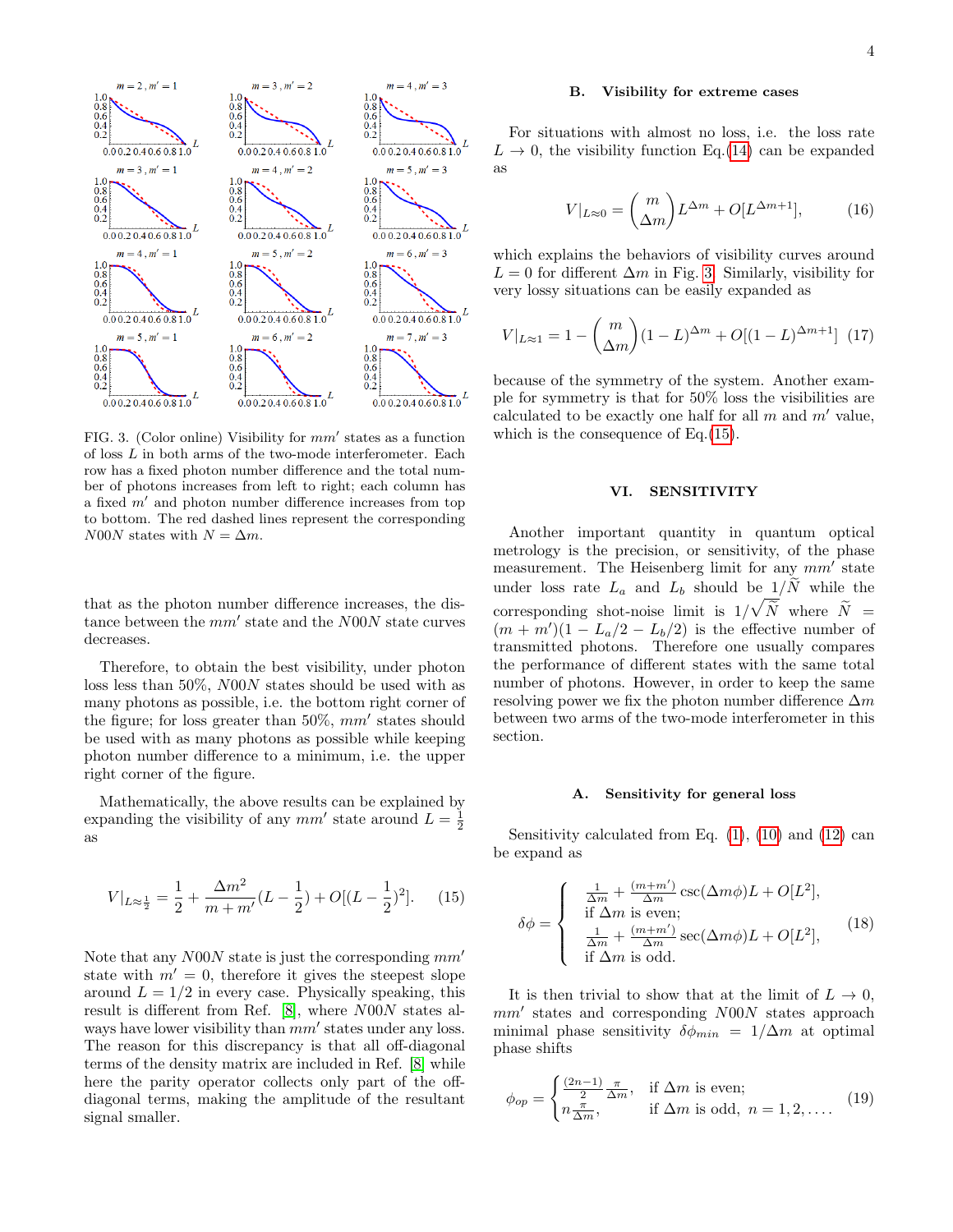

<span id="page-6-0"></span>FIG. 4. (Color online) Sensitivity for  $mm'$  states as a function of loss rate L in both arms of a two-mode interferometer. Solid blue curve corresponds to  $|6::0\rangle$ , dashed blue curve to  $1/\sqrt{6(1-L)}$ , solid red line to  $|8::2\rangle$  and dashed red curve to  $1/\sqrt{10(1-L)}$ . Parity detection using mm' states is worse than shot-noise under around 10% loss.

For a  $mm'$  state or  $N00N$  state to be able to beat the shot-noise limit under parity detection, we therefore should have

$$
\Delta m > \sqrt{m + m'}.\tag{20}
$$

To meet the above criteria, here we choose  $\Delta m = 6$  and  $\phi = \frac{\pi}{2\Delta m}$ , assuming  $L_a = L_b$  for practical purposes. In Fig. [4](#page-6-0) it can be seen that  $|6::0\rangle$  and  $|8::2\rangle$  give subshot-noise performances for loss less than about 10%, and  $|6::0\rangle$  gives higher sensitivity than  $|8::2\rangle$  up to  $25\%$ loss; for loss greater than 25\%,  $|6::0\rangle$  is outperformed by  $|8::2\rangle$  but both are worse than shot-noise.

#### B. Sensitivity for smaller loss

Often we are more interested in low-loss regions where the sensitivity of  $mm'$  states and  $N00N$  states are comparable to the shot-noise limit. Fig. [5](#page-6-1) shows that the sensitivity of  $|6::0\rangle$  and  $|8::2\rangle$  are noticeably worse than the respective shot-noise limit under moderate loss  $(35\%$  in this case). Here  $|8::2\rangle$  turns out to be more robust than  $|6::0\rangle$  as predicted in Ref. [\[8\]](#page-7-6).

This robustness, however, does not apply to situations where the loss is even smaller. In Fig. [6](#page-6-2) we show the sensitivity of  $|6::0\rangle$  and  $|8::2\rangle$  under 5% loss. Here both states give higher sensitivity than the shot-noise limit and N00N is the best of all. In contrast, the result in Ref. [\[8\]](#page-7-6) shows that, with a certain detection operator,  $mm'$  states always give better sensitivity than using N00N states and the shot-noise limit no matter how high the loss. This discrepancy indicates that the parity operator is not the optimal detector that always favors  $mm'$  states (see conclusion for more discussion.) In addition, more states of the form  $|m:: m-6\rangle$  with their highest sensitivity and corresponding shot-noise limit are shown in Table [I.](#page-6-3)



<span id="page-6-1"></span>FIG. 5. (Color online) Sensitivity of  $mm'$  states as a function of phase shift  $\phi$  from a two-mode interferometer under 35% loss. Solid blue curve corresponds to  $|6::0\rangle$ , dashed blue curve to  $1/\sqrt{6 \times 0.65}$ , solid red line to  $|8::2\rangle$  and dashed red curve to  $1/\sqrt{10 \times 0.65}$ . While the sensitivity of  $mm'$  and  $N00N$  states are worse than respective shot-noise limit,  $mm'$ is more robust as expected.



<span id="page-6-2"></span>FIG. 6. (Color online) Sensitivity of  $mm'$  states as a function of phase shift  $\phi$  from a two-mode interferometer under 5% loss. Solid blue curve corresponds to  $\ket{6}$  :: 0), dashed blue curve to  $1/\sqrt{6} \times 0.95$ , solid red line to  $|8::2\rangle$  and dashed red curve to  $1/\sqrt{10 \times 0.95}$ . While the sensitivity of  $mm'$  and N00N states are better than their respective shot-noise limits, N00N is more robust, which is unexpected.

<span id="page-6-3"></span>TABLE I. Optimal sensitivity of different  $mm'$  states with  $\Delta m = 6$  and corresponding shot-noise limit  $1/\sqrt{(m+m')(1-L)}$  under 5% loss.

| m  | m'             | $\delta \phi$ | <b>SNL</b> |
|----|----------------|---------------|------------|
| 6  | 0              | 0.227         | 0.419      |
| 8  | $\overline{2}$ | 0.266         | 0.324      |
| 10 | 4              | 0.307         | 0.274      |
| 12 | 6              | 0.348         | 0.242      |
| 14 | 8              | 0.387         | 0.219      |